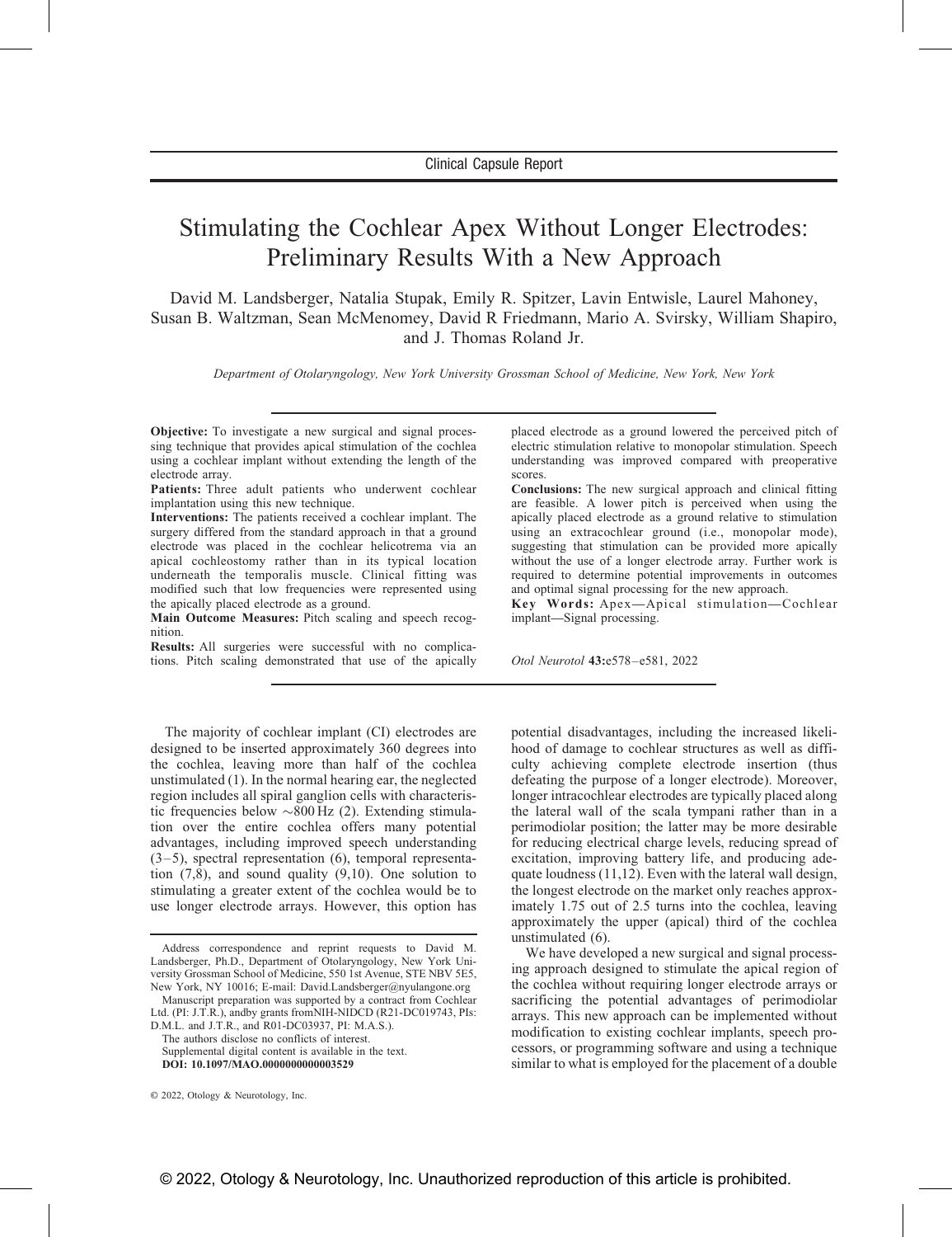array for obstructed cochleae. In this manuscript, we describe the surgical and clinical aspects of the new approach as well as preliminary results with the first patients to receive this treatment.

## METHODS

## **Overview**

An existing lead electrode (ECE1 in the Cochlear system) is placed inside the cochlea at/near the cochlear apex to reshape the electric fields within the cochlea. Stimulation between an electrode on the array and the case ground electrode (ECE2) provides standard-of-care monopolar (MP) stimulation. However, when stimulation from the same electrode on the array is grounded to the apically placed contact (ECE1) it is expected that current will flow up the cochlea in what is effectively a broad bipolar stimulation [\(13\),](#page-3-0) stimulating a more apical cochlear region and producing a lower pitch percept than when stimulating in MP mode. We designate stimulating from an electrode along the array using the apically placed ECE1 as #- Apex and using the case electrode (ECE2) as #-MP where indicates the contact number along the array. Using this technique, we expect that we can extend the range of places of stimulation within the cochlea without increasing the insertion depth of the electrode array or sacrificing the ability to use a perimodiolar design.

## Subject Demographics

The demographics of the three subjects (S1-S3) who received the apically placed ECE1 and a control subject (N102) are described in Table 1.

#### Surgery

The surgical procedure used the same approach as the standard transmastoid/transfacial recess CI procedure to insert the electrode array but instead of placing the free ground electrode (ECE1) under the temporalis muscle, it was placed in a separate apical cochleostomy and secured with a small piece of periosteum. This was achieved by removing the incus bar and the incus, opening the facial recess (posterior tympanotomy from the top down), giving access to the cochlear apex which lies just medial to the tensor tympani muscle and anterior to the cochleariform process and oval window. The apical cochleostomy was drilled to the endosteum. The endosteum was opened with a small rasp and the electrode placed. The procedure and resulting placement are illustrated in Figure 1. Note that while only FDA-approved devices are used in this study, placement of ECE1 in the cochlea is considered ''off-label.''

#### Signal Processing

The clinical fitting software from Cochlear Ltd. (Custom Sound) allows selection of the stimulating and ground electrode on a per-channel basis, allowing individual channels to be stimulated in #-MP or #-Apex modes. Maps were implemented such that the lowest frequency channel (channel 22, representing 188–313 Hz) provided stimulation on 22-Apex. The second lowest frequency channel (21, representing 313– 438 Hz) provided stimulation on 22-MP. Each subsequent channel was programmed to the next most apical electrode in #-MP mode. As Custom Sound only allows 22 channels, stimulation on electrode 1 was deactivated. The default frequency allocation table was used (188–7,938 Hz). We refer to this map as ''ACEApex.'' On average, clinical settings of c-level for 22-Apex were 12 Nucleus clinical units higher than 22-MP. This increment was never enough to encounter compliance issues or require the increase of the pulse width. Other than selecting the stimulation mode and electrode for each channel, ACEApex was fit using standard clinical practice.

#### Speech Testing

Speech perception was evaluated at 3 and 6-month follow-up clinical appointments. Speech perception was measured for CNC words, CNC phonemes, AzBio sentences in quiet, and AzBio sentences in  $+10$  dB SNR noise using two maps: ACEApex and ACE-Ch22-0. The latter is identical to ACE-Apex, except that the C-level in channel 22 is set to 0. Outside of testing, subjects had no experience with the ACE-Ch22-0 map. One list was evaluated for each condition.

The procedure was repeated with an additional subject (N102) who had ECE1 implanted in the standard location and a map with the default frequency allocation. Data with this subject was collected to provide insight into the magnitude of the effect of removing the frequency information represented by channel 22 (188-313 Hz) when not represented by #- Apex stimulation.

## Pitch Scaling

Pitch scaling was conducted 3-months postactivation for S2 and S3 to determine if #-Apex stimulation provided a lower pitch than #-MP stimulation. A single stimulus was played in

| Subject          | <b>Sex</b> | Age at<br>Implant | Implated<br>Ear | Electrode         | Duration of Deafness                                              | Etiology                                       | Onset       | Pre implantation Description of HL                                                                                              |
|------------------|------------|-------------------|-----------------|-------------------|-------------------------------------------------------------------|------------------------------------------------|-------------|---------------------------------------------------------------------------------------------------------------------------------|
| S <sub>1</sub>   | M          | 79                | R               | 632               | $8-10$ yrs                                                        | Unknown                                        | Progressive | Moderate sloping to profound<br>SNHL from 125 to 2000 Hz. No<br>response from 6000 to 8000 Hz.                                  |
| S <sub>2</sub>   | F          | 49                | R               | 632               | Initial loss 10 yrs<br>with progression<br>in the last 2 to 3 yrs | Unknown                                        | Progressive | Profound mixed hearing loss from<br>125 to 2000 Hz. Rising to<br>moderately severe at 6000 Hz,<br>sloping to severe at 8000 Hz. |
| S <sub>3</sub>   | M          | 56                | R               | 632               | $7$ yrs RE; 1 yr LE                                               | Unknown                                        | Sudden      | Severe to profound SNHL in the<br>right ear                                                                                     |
| N <sub>102</sub> | F          | -61               | R               | Freedom<br>CI24RE | $\sim$ 13 yrs                                                     | R: Unknown:<br>L: Head trauma/<br>Lyme Disease | Progressive | Moderate sloping to severe rising to<br>moderately severe SNHL.                                                                 |

TABLE 1. Subject Demographics

Otology & Neurotology, Vol. 43, No. 5, 2022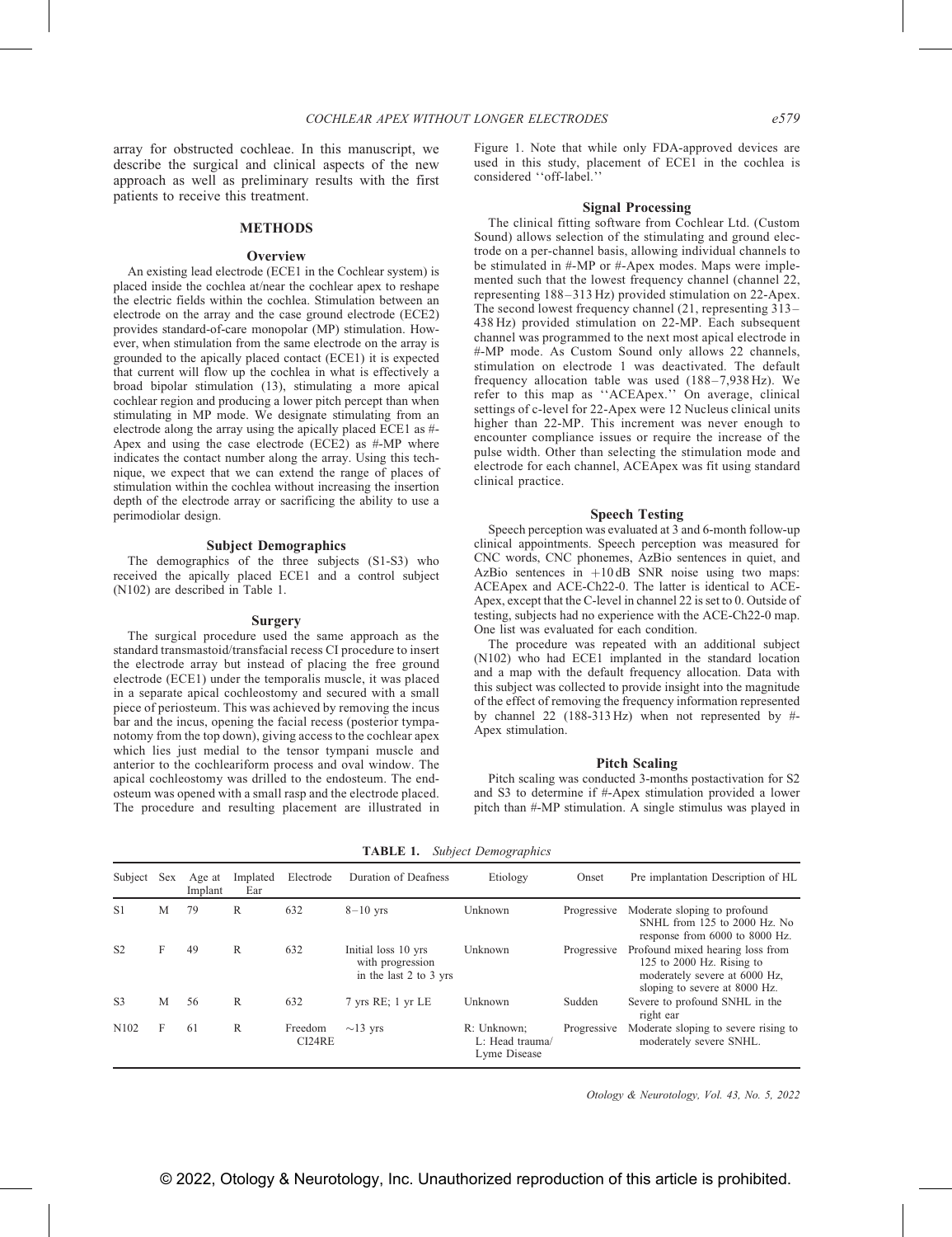

FIG. 1. ECE1 placed via an apical cochleostomy (left panel). Intraoperative x-ray of the inserted electrode array and ECE1 in place (right panel).

each trial. The subject was asked to rate how ''high'' the sound was by clicking on a line on a computer screen. Stimuli consisted of equally loud single-channel pulse trains on electrodes 18, 19, 20, 21, or 22 in #-MP or #-Apex configurations. An additional stimulus consisted of a pulse train presented on the apical electrode and grounded to the case (Apex-MP). The stimuli were presented in a randomized order. The procedure was repeated until each stimulus was pitch scaled 10 times. The pitch scaling experiment was conducted using the NIC4 research interface [\(14\)](#page-3-0) which allows bypassing the CI sound processor to provide direct control over the implant, including stimulation in MP-Apex mode. S1 was unavailable for pitch scaling evaluation due to logistical issues related to Covid-19 restrictions.

# RESULTS

# **Surgery**

All surgeries were successful with no complications or adverse events with intraoperative confirmation of correct placement based on x-ray (see Fig. 1) and Transimpedance Matrices (TIM; Supplemental Digital Content, [http://links.lww.com/MAO/B430\)](http://links.lww.com/MAO/B430).

# Speech Testing

For all three apical-electrode subjects, speech recognition scores were better with the implant than



FIG. 2. Percent correct on four speech tests: CNC words (top left), CNC Phonemes (bottom left), AzBio in quiet (top right), and AzBio in þ10 dB noise (bottom right) are presented for the three subjects preop and at 3- and 6-month intervals. Individual significant differences as evaluated with a binomial 95% confidence interval are labeled with a blue star Missing data is indicated by a black X. Additionally, performance is presented for a control subject (N102) for whom ECE1 is implanted in the standard location. Speech scores were evaluated for N102 with her clinical map and with the c-level of channel 22 set to 0.

Otology & Neurotology, Vol. 43, No. 5, 2022

# © 2022, Otology & Neurotology, Inc. Unauthorized reproduction of this article is prohibited.